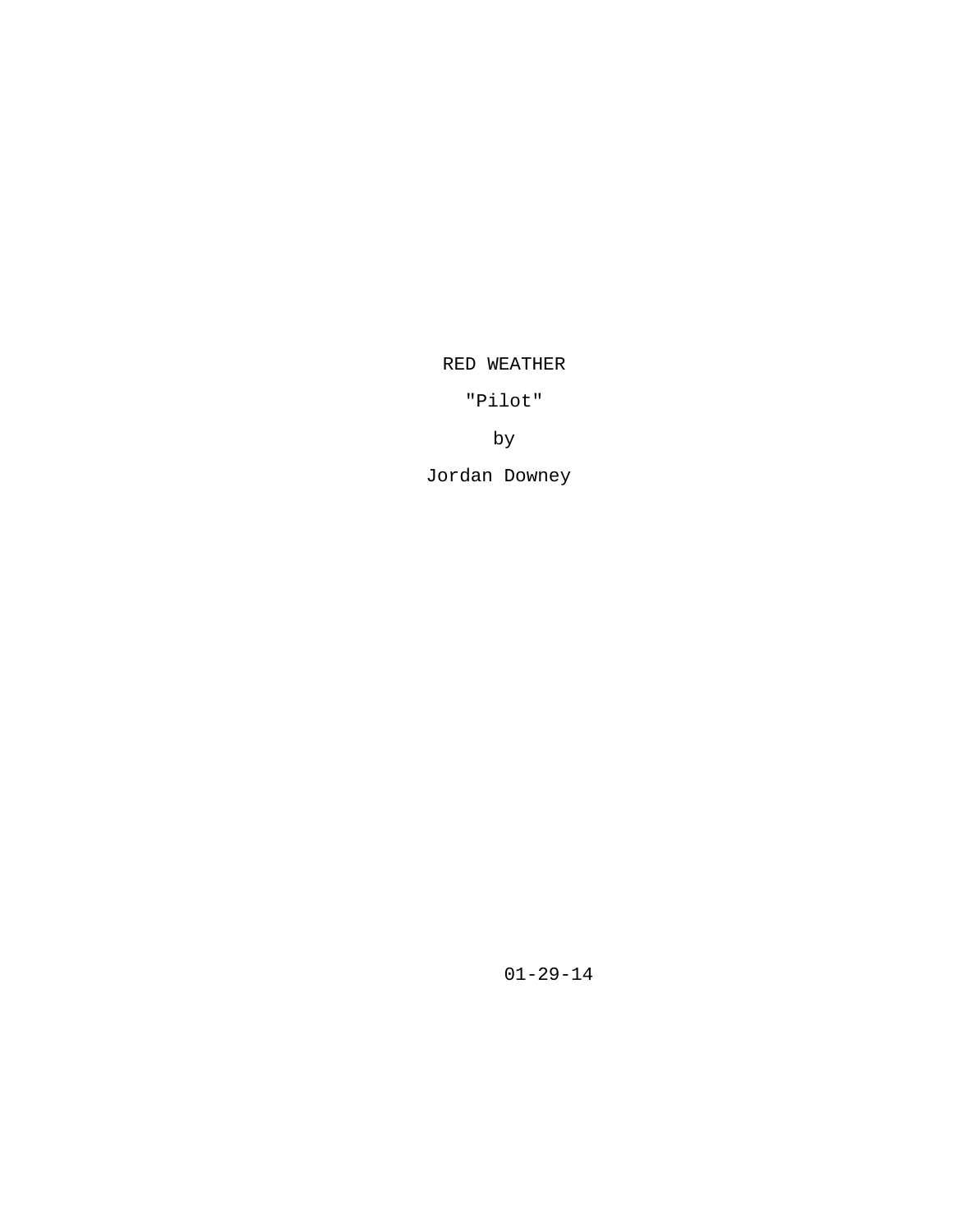Darkness. A blood red artery stabs across the screen. Another, striking from the opposite side. Now resembling lightning. With every bolt, a tiny web of small veins spray out like a straw blowing red paint on glass.

Throbbing clouds illuminated, beating like a heart. We are in the midst of something organic... a bleeding storm...

Title card: RED WEATHER

The clouds turn grey and the storm departs... Revealing...

EXT. MEADOW - DAY

A beautiful meadow stretches along the countryside. The kind of place to share a final moment of something.

Between mountain and mirage lies a GIGANTIC OAK TREE, alone and mysteriously picturesque.

A young BOY (7) appears from behind a dilapidated wooden fence. He holds a small toy airplane, dodging it through posts of the fence, acting out a dogfight.

> BOY Errrr, chu chu chu chu!

He flies the toy as high as his reach allows, which brings his eyes to the impressive oak. He stops.

**BOY** 

Whoa...

He's drawn in... pushes through an old swing gate in the fence. A "NO TRESPASSING" sign swaying back and forth.

> BOY Faster, faster! They're after us!

He flies his plane, hopping and running toward the tree.

EXT. MEADOW - BASE OF THE TREE - SAME

Consumed by shadow, the boy runs under the shade of the tree. It towers above him. Fascinated, he circles its base.

He sees something on the reverse side - A TREE SWING. Bright blue, hand carved and ornate. A work of art.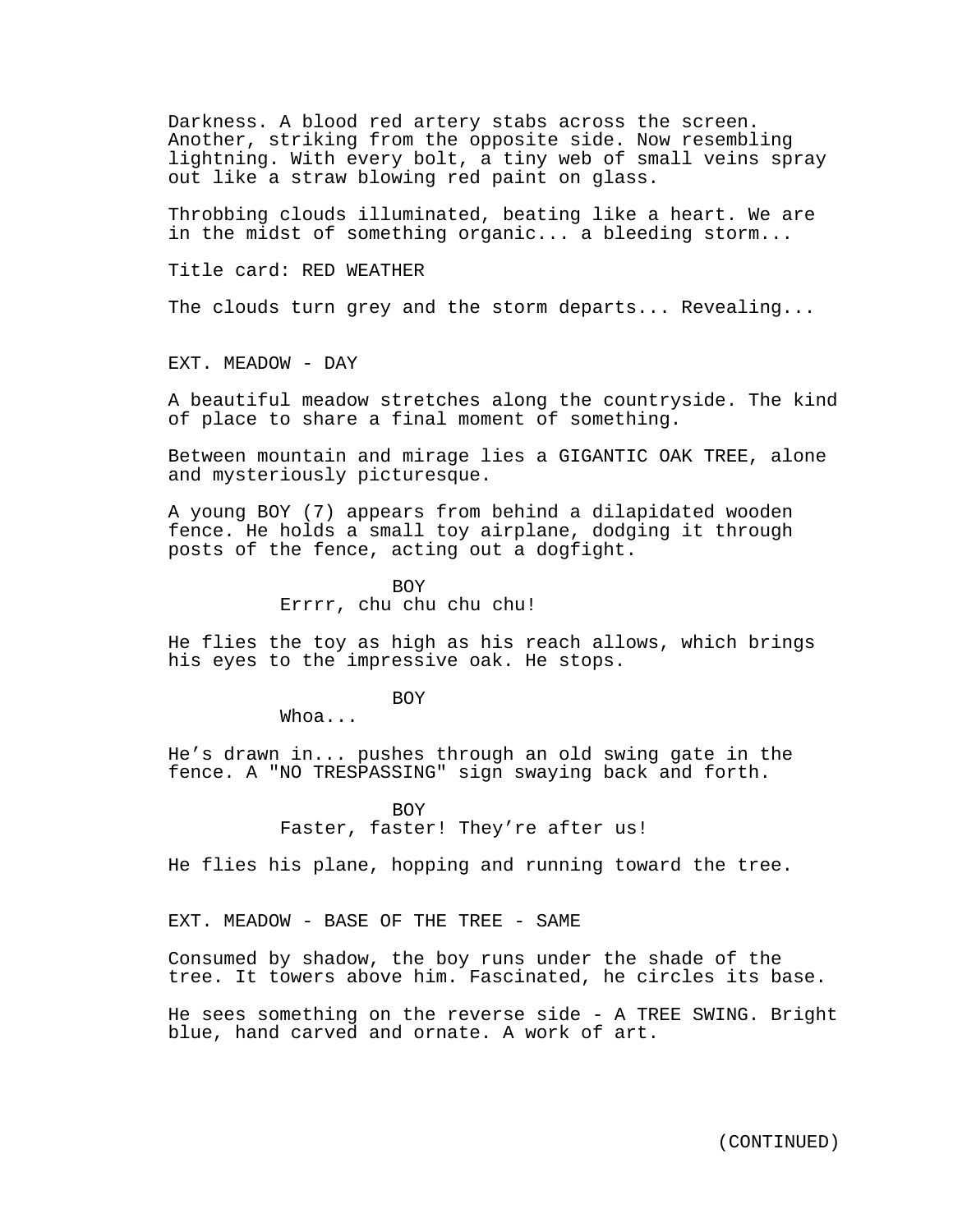## BOY

Oh cool!

The swing hangs from two ropes that disappear into an abyss of branches and leaves. The Boy anxiously runs over and grabs the ropes.

But something's caught his attention on the ground below...

A PAIR OF SHOES lying in the grass - little boys shoes. Weathered by rain, dirt and age.

The moment of attention he gives them is enough and the Boy hops on the swing. He gets a running start, pushes off and swings into the air, holding his plane.

> BOY Errrr, chu chu chu chu!

He pumps his legs to go higher.

BOY Higher! They're coming!

Back and forth. He twists his plane in the air. Spinning. Dodging. And suddenly it slips - falls from his grasp and lands in the dirt - one of the wings breaking on impact.

BOY

Dang it...

The Boy slows, lets the swing settle and hops off. THE SWING rocks back and forth in the foreground.

The broken wing of the plane is easily fixable. He fiddles with the toy until it clicks into place. Good as ne--

WHAM! The Boy's legs are swiped from under him, sending him face first into the dirt with a thud.

He lifts his head - a bloody lip - then is PULLED AGAIN! He's screaming, fingernails ripping through soil.

> BOY Stoooopppp!!! Heeeelllppp!!!

He desperately looks over his shoulder to find the unthinkable. Something out of a boyhood nightmare:

The ROPES OF THE TREE SWING are coiled around his ankles! Alive like snakes, pulling him, twisting tighter.

The ornate blue plank lies lifeless on the ground. He reaches for it as if it would be any use.

(CONTINUED)